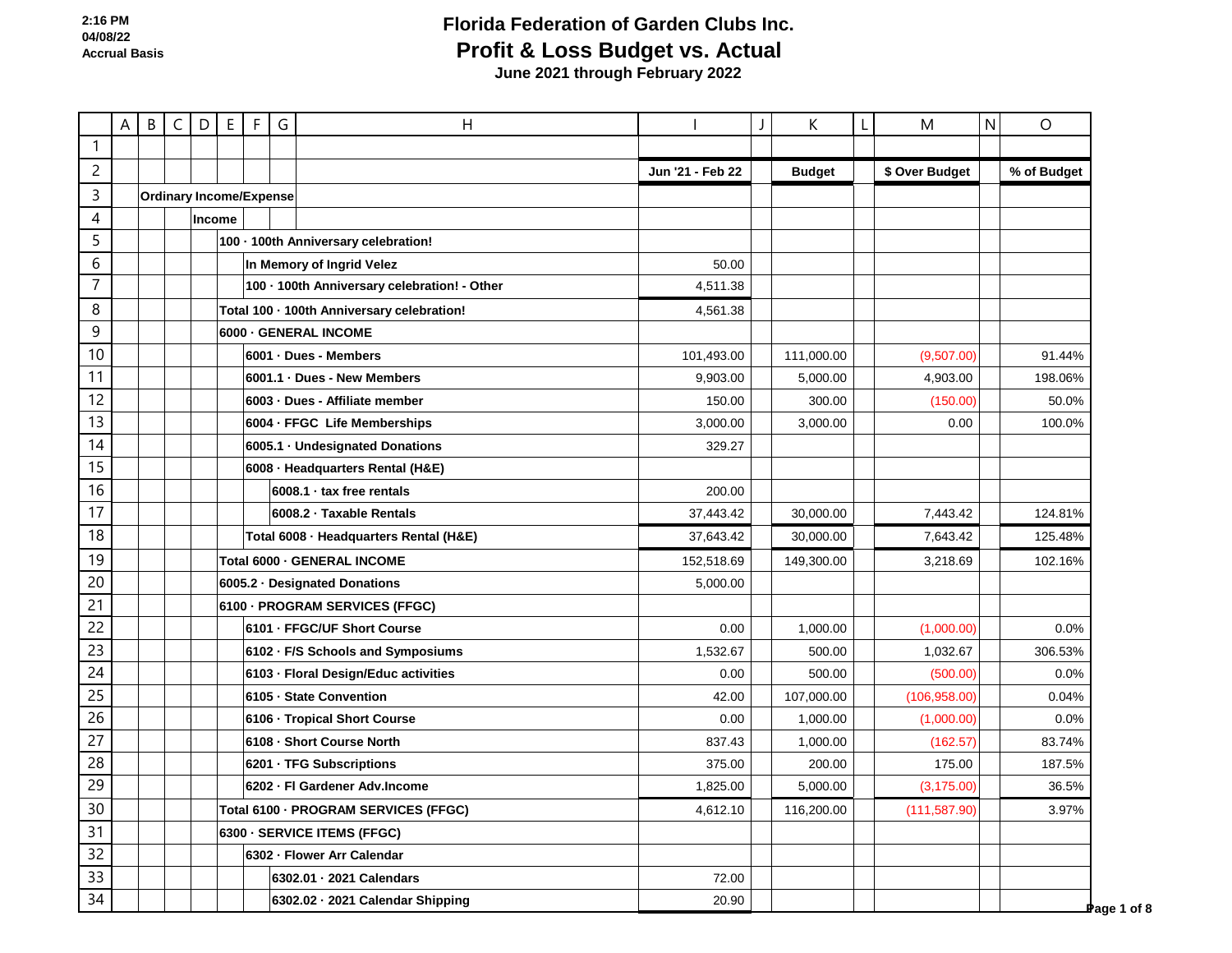|                | $\mathsf{A}$ | B C | $D$ $E$ | F G | H                                          |                  | К             | M              | N | $\circ$            |  |
|----------------|--------------|-----|---------|-----|--------------------------------------------|------------------|---------------|----------------|---|--------------------|--|
| $\mathbf{1}$   |              |     |         |     |                                            |                  |               |                |   |                    |  |
| $\overline{c}$ |              |     |         |     |                                            | Jun '21 - Feb 22 | <b>Budget</b> | \$ Over Budget |   | % of Budget        |  |
| 35             |              |     |         |     | Total 6302 - Flower Arr Calendar           | 92.90            |               |                |   |                    |  |
| 36             |              |     |         |     | 6308 - WAYS AND MEANS-SALES (FFGC)         |                  |               |                |   |                    |  |
| 37             |              |     |         |     | 6308.1 · Square Inc                        | 298.29           |               |                |   |                    |  |
| 38             |              |     |         |     | 6308 - WAYS AND MEANS-SALES (FFGC) - Other | 115.58           | 1,000.00      | (884.42)       |   | 11.56%             |  |
| 39             |              |     |         |     | Total 6308 · WAYS AND MEANS-SALES (FFGC)   | 413.87           | 1,000.00      | (586.13)       |   | 41.39%             |  |
| 40             |              |     |         |     | Total 6300 - SERVICE ITEMS (FFGC)          | 506.77           | 1,000.00      | (493.23)       |   | 50.68%             |  |
| 41             |              |     |         |     | 6400 - INVESTMENT INCOME                   |                  |               |                |   |                    |  |
| 42             |              |     |         |     | 6401 · Interest Earned - Gen Fd (FFGC)     | 83.54            | 60.00         | 23.54          |   | 139.23%            |  |
| 43             |              |     |         |     | 6403 - Interest Earned Grant Account       | 16.00            |               |                |   |                    |  |
| 44             |              |     |         |     | 6407 - Int earned- Scholarship             | 18.79            |               |                |   |                    |  |
| 45             |              |     |         |     | 6410 · Int Earned H&E                      | 10.02            | 60.00         | (49.98)        |   | 16.7%              |  |
| 46             |              |     |         |     | 6424 - Interest on Wekiva B&M              | 812.79           |               |                |   |                    |  |
| 47             |              |     |         |     | Total 6400 - INVESTMENT INCOME             | 941.14           | 120.00        | 821.14         |   | 784.28%            |  |
| 48             |              |     |         |     | 6500 - MISCELLANEOUS INCOME (FFGC)         |                  |               |                |   |                    |  |
| 49             |              |     |         |     | 6308.3 - Credit Card Points                | 1,105.31         | 1,500.00      | (394.69)       |   | 73.69%             |  |
| 50             |              |     |         |     | 6507 - Miscellaneous Revenue               |                  |               |                |   |                    |  |
| 51             |              |     |         |     | 6507.1 · reimbursements                    | 1,676.00         |               |                |   |                    |  |
| 52             |              |     |         |     | 6507 - Miscellaneous Revenue - Other       | 8.10             | 2,000.00      | (1,991.90)     |   | 0.41%              |  |
| 53             |              |     |         |     | Total 6507 - Miscellaneous Revenue         | 1,684.10         | 2,000.00      | (315.90)       |   | 84.21%             |  |
| 54             |              |     |         |     | 6507.2 · Sales Tax Collection Allowance    | 62.35            |               |                |   |                    |  |
| 55             |              |     |         |     | Total 6500 - MISCELLANEOUS INCOME (FFGC)   | 2,851.76         | 3,500.00      | (648.24)       |   | 81.48%             |  |
| 56             |              |     |         |     | 6600 - WEKIVA INCOME                       |                  |               |                |   |                    |  |
| 57             |              |     |         |     | 6604 - Wekiva Critter Camp                 | 0.00             | 3,200.00      | (3,200.00)     |   | 0.0%               |  |
| 58             |              |     |         |     | 6605.2 Campership Donations                | 6,839.50         | 12,000.00     | (5,160.50)     |   | 57.0%              |  |
| 59             |              |     |         |     | 6605.3 · Undesignated Donations            |                  |               |                |   |                    |  |
| 60             |              |     |         |     | 6500.32 - In Memory of Al Latina           | 2,075.00         |               |                |   |                    |  |
| 61             |              |     |         |     | 6605.31 · In Memory of Marion Hilliard     | 400.00           |               |                |   |                    |  |
| 62             |              |     |         |     | 6605.33 · In Memory of Ingrid Velez        | 75.00            |               |                |   |                    |  |
| 63             |              |     |         |     | 6605.3 · Undesignated Donations - Other    | 17,567.54        | 10,000.00     | 7,567.54       |   | 175.68%            |  |
| 64             |              |     |         |     | Total 6605.3 · Undesignated Donations      | 20,117.54        | 10,000.00     | 10,117.54      |   | 201.18%            |  |
| 65             |              |     |         |     | 6605.4 · Designated Donations              | 22,142.19        | 5,000.00      | 17,142.19      |   | 442.84%            |  |
| 66             |              |     |         |     | 6607 - Interest and Dividends              | 17.61            | 100.00        | (82.39)        |   | 17.61% Page 2 of 8 |  |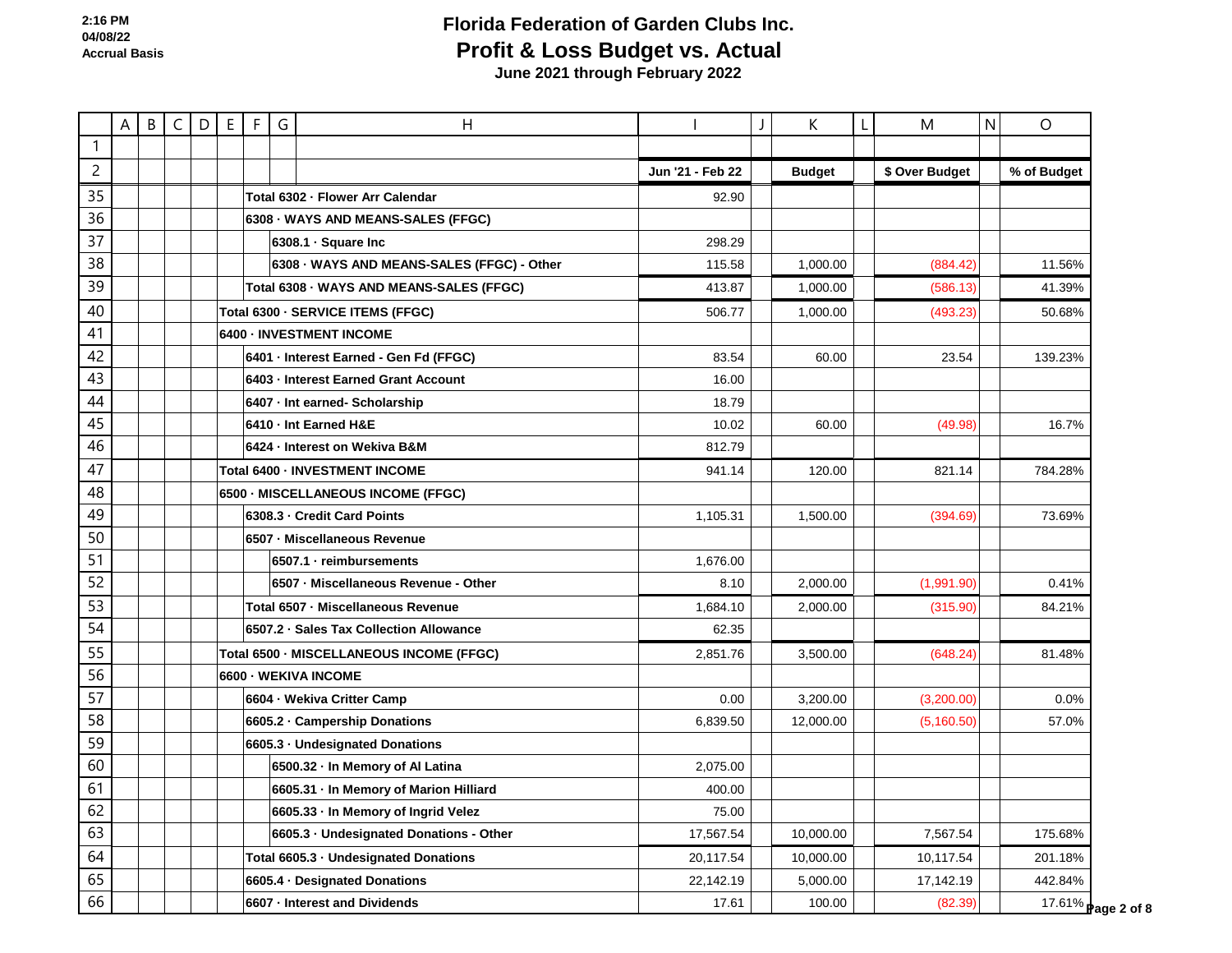1 2 3 67 A B C D E F G H H H I J K L M N O **Jun '21 - Feb 22 Budget \$ Over Budget % of Budget** 68 69 70 71 72 73 74 75 76 77 78 79 80 81 82 83 84 85 86 87 88 89 90 91 92 93 94 95 96 97 98 **6607.1 · Wekiva-Gain/Loss on Sale of Inv** 12.65 **6608 · Volunteer Training (WVT)** 2,175.00 **6609 · Wekiva Misc Income** 0.00 | | 50.00 | | (50.00) | | 0.0% **6610 · Wekiva Registrations 6610.2 · GC Sponsored(\$250)** 22,210.00 **6610.4 · Parent Paid Registrations** 183,795.00 **6610 · Wekiva Registrations - Other** 0.00 150,000.00 (150,000.00) 0.0% **Total 6610 · Wekiva Registrations** 206,005.00 150,000.00 56,005.00 137.34% **6612 · Wekiva 9th Grade(LIT) 10,500.00 | | 100.0% 6614 · Logo Sales** 3,300.23 2,800.00 500.23 117.87% **Total 6600 · WEKIVA INCOME** 271,109.72 193,650.00 77,459.72 140.0% **6700 · CONTRIBUTIONS 6005 · Pillar of Pride** 140.0% **140.0% 140.00 140.000 140.000 140.000 140.000 140.00** 140.00 **6007.1 · bricks/garden path (H&E)** 600.00 **6007.1 · bricks/garden path (H&E)** 500.00 **500.00** 500.00 (100.00) 80.0% **6009 · Hall of Fame Income (HQ)** 300.00 | | 500.00 | | (200.00) | | 60.0% **6307.10 · Coral Reef Restoration** 304.00 **6307.2 · Color Our Garden (H&E) 6307.21 · Earth Stewardships H&E)** 500.00 200.00 300.00 250.0% **Total 6307.2 · Color Our Garden (H&E)** 500.00 | | 200.00 | | 300.00 | | 250.0% **6307.3 · Penny Pines 6307.31 · In memory of Al Latina** 136.00 **6307.3 · Penny Pines - Other 3,680.00 Total 6307.3 · Penny Pines** 3,816.00 **6504 · Scholarships** 49,600.00 **6603 · Wekiva Contributions -B & M** 678,657.81 **Total 6700 · CONTRIBUTIONS** 734,277.81 1,700.00 734,277.81 43,192.81% **7000 · SPECIAL CONTRIBUTIONS/PROJECTS 7004 · Convention Awards** 75.00 **7019 · SEEK Youth Envir. Conf. 7,075.00 7000 · SPECIAL CONTRIBUTIONS/PROJECTS - Other 600.00 Total 7000 · SPECIAL CONTRIBUTIONS/PROJECTS** 7,750.00 **Total Income** 1,184,129.37 465,470.00 718,659.37 254.39% **Page 3 of 8**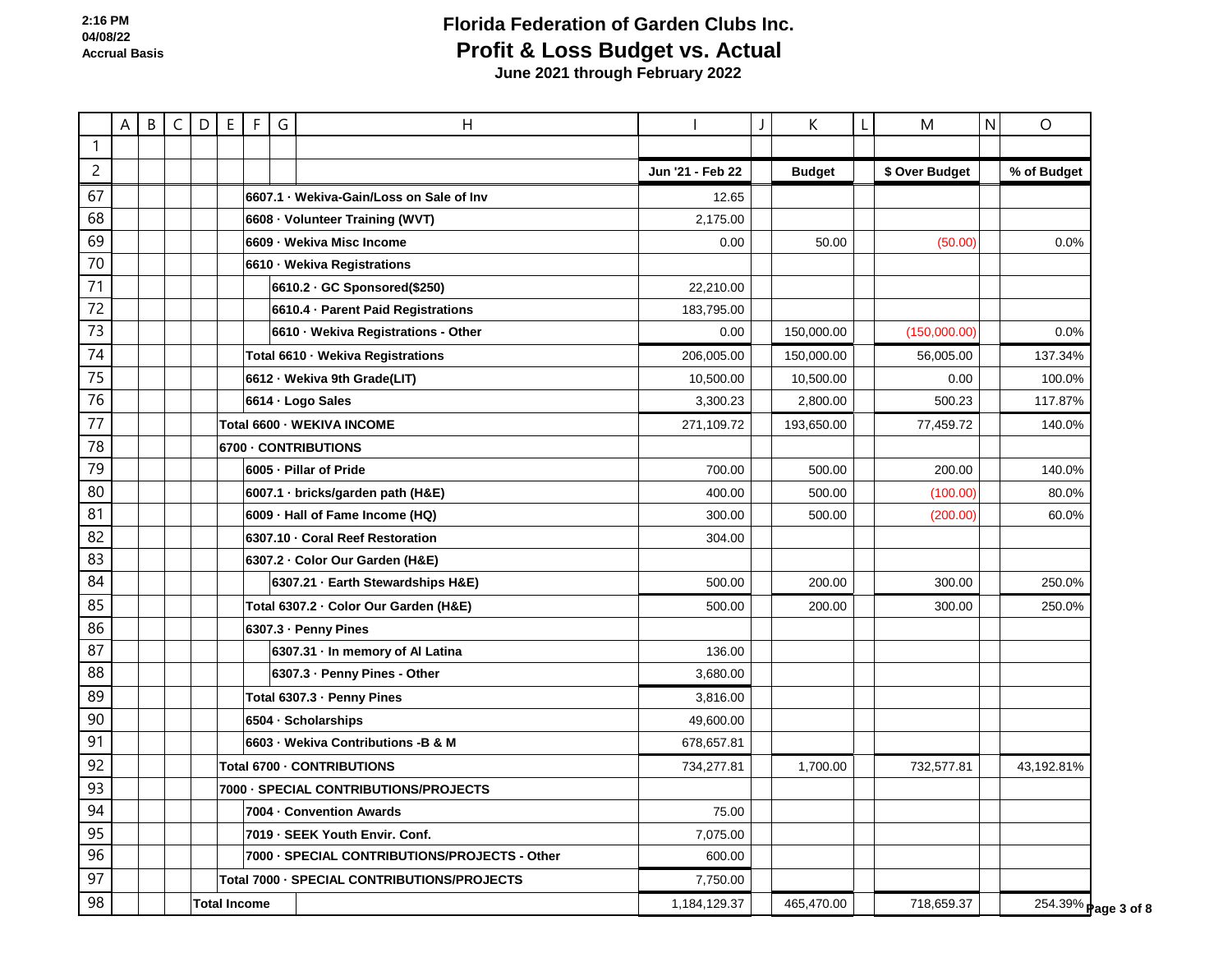|                | $\mathsf{A}$ |  | B C D E             |                | F | G                                        | $\overline{H}$                            |                  |  | K             | M              | N | $\circ$     |
|----------------|--------------|--|---------------------|----------------|---|------------------------------------------|-------------------------------------------|------------------|--|---------------|----------------|---|-------------|
| $\mathbf{1}$   |              |  |                     |                |   |                                          |                                           |                  |  |               |                |   |             |
| $\overline{c}$ |              |  |                     |                |   |                                          |                                           | Jun '21 - Feb 22 |  | <b>Budget</b> | \$ Over Budget |   | % of Budget |
| 99             |              |  | <b>Gross Profit</b> |                |   | 1.184.129.37<br>465,470.00<br>718,659.37 |                                           |                  |  |               | 254.39%        |   |             |
| 100            |              |  |                     | <b>Expense</b> |   |                                          |                                           |                  |  |               |                |   |             |
| 101            |              |  |                     |                |   |                                          | 66900 - Reconciliation Discrepancies      | 0.02             |  |               |                |   |             |
| 102            |              |  |                     |                |   |                                          | 8000 - GENERAL EXPENSES                   |                  |  |               |                |   |             |
| 103            |              |  |                     |                |   |                                          | 8000.1 · FFGC dues refunds                | 24.00            |  |               |                |   |             |
| 104            |              |  |                     |                |   |                                          | 8001 - NGC Dues - Members                 | 9,820.00         |  | 10,500.00     | (680.00)       |   | 93.52%      |
| 105            |              |  |                     |                |   |                                          | 8002 - NGC Dues Youth Gardeners           | 0.00             |  | 10.00         | (10.00)        |   | 0.0%        |
| 106            |              |  |                     |                |   |                                          | Total 8000 - GENERAL EXPENSES             | 9,844.00         |  | 10,510.00     | (666.00)       |   | 93.66%      |
| 107            |              |  |                     |                |   |                                          | 8009 - Pillar of Pride                    | (300.00)         |  |               |                |   |             |
| 108            |              |  |                     |                |   |                                          | 8100 - PROGRAM SERVICES EXPENSES          |                  |  |               |                |   |             |
| 109            |              |  |                     |                |   |                                          | 8101 · State Convention                   |                  |  |               |                |   |             |
| 110            |              |  |                     |                |   |                                          | 8101.2 - Convention Board Dinner          | 0.00             |  | 3,000.00      | (3,000.00)     |   | 0.0%        |
| 111            |              |  |                     |                |   |                                          | 8101 - State Convention - Other           | 751.00           |  | 98,000.00     | (97, 249.00)   |   | 0.77%       |
| 112            |              |  |                     |                |   |                                          | Total 8101 - State Convention             | 751.00           |  | 101,000.00    | (100, 249.00)  |   | 0.74%       |
| 113            |              |  |                     |                |   |                                          | 8103 - NGC/DS Conventions                 | 0.00             |  | 125.00        | (125.00)       |   | 0.0%        |
| 114            |              |  |                     |                |   |                                          | 8104 - FFGC Awards Preparation            | 0.00             |  | 350.00        | (350.00)       |   | 0.0%        |
| 115            |              |  |                     |                |   |                                          | 8106 - FDS/Educ Activities                | 0.00             |  | 50.00         | (50.00)        |   | 0.0%        |
| 116            |              |  |                     |                |   |                                          | 8202 - Fl Gardener-Circulation            | 16,818.86        |  | 34,300.00     | (17, 481.14)   |   | 49.04%      |
| 117            |              |  |                     |                |   |                                          | 8202.1 · Florida Gardener Postage         | 3,700.52         |  | 11,000.00     | (7, 299.48)    |   | 33.64%      |
| 118            |              |  |                     |                |   |                                          | Total 8100 - PROGRAM SERVICES EXPENSES    | 21,270.38        |  | 146,825.00    | (125, 554.62)  |   | 14.49%      |
| 119            |              |  |                     |                |   |                                          | 8600 - WEKIVA EXPENSE                     |                  |  |               |                |   |             |
| 120            |              |  |                     |                |   |                                          | 8601 · Wekiva-Administration              | 1,120.00         |  | 300.00        | 820.00         |   | 373.33%     |
| 121            |              |  |                     |                |   |                                          | 8604 · Wekiva Bldg & Maintenan            | 27,293.48        |  | 2,000.00      | 25,293.48      |   | 1,364.67%   |
| 122            |              |  |                     |                |   |                                          | 8605 · Wekiva Camp Supplies               | 3,860.98         |  | 3,740.00      | 120.98         |   | 103.24%     |
| 123            |              |  |                     |                |   |                                          | 8606 - Wekiva Canteen                     | 4,528.80         |  | 4,600.00      | (71.20)        |   | 98.45%      |
| 124            |              |  |                     |                |   |                                          | 8607 - Wekiva Critter Camp                | 0.00             |  | 160.00        | (160.00)       |   | 0.0%        |
| 125            |              |  |                     |                |   |                                          | 8609 - Wekiva Clinic                      | 788.17           |  | 600.00        | 188.17         |   | 131.36%     |
| 126            |              |  |                     |                |   |                                          | 8610 - Wekiva Crafts                      | 1,401.68         |  |               |                |   |             |
| 127            |              |  |                     |                |   |                                          | 8612 - Wekiva - Food                      | 26,013.27        |  | 33,000.00     | (6,986.73)     |   | 78.83%      |
| 128            |              |  |                     |                |   |                                          | 8612.5 · Cleaning Supplies and Maint.     | 2,000.00         |  |               |                |   |             |
| 129            |              |  |                     |                |   |                                          | 8613 - Wekiva Insurance                   | 5,913.93         |  | 11,450.00     | (5,536.07)     |   | 51.65%      |
| 130            |              |  |                     |                |   |                                          | 8613.01 · Wekiva Workers' Comp. Insurance | 2,762.68         |  |               |                |   | Page 4 of 8 |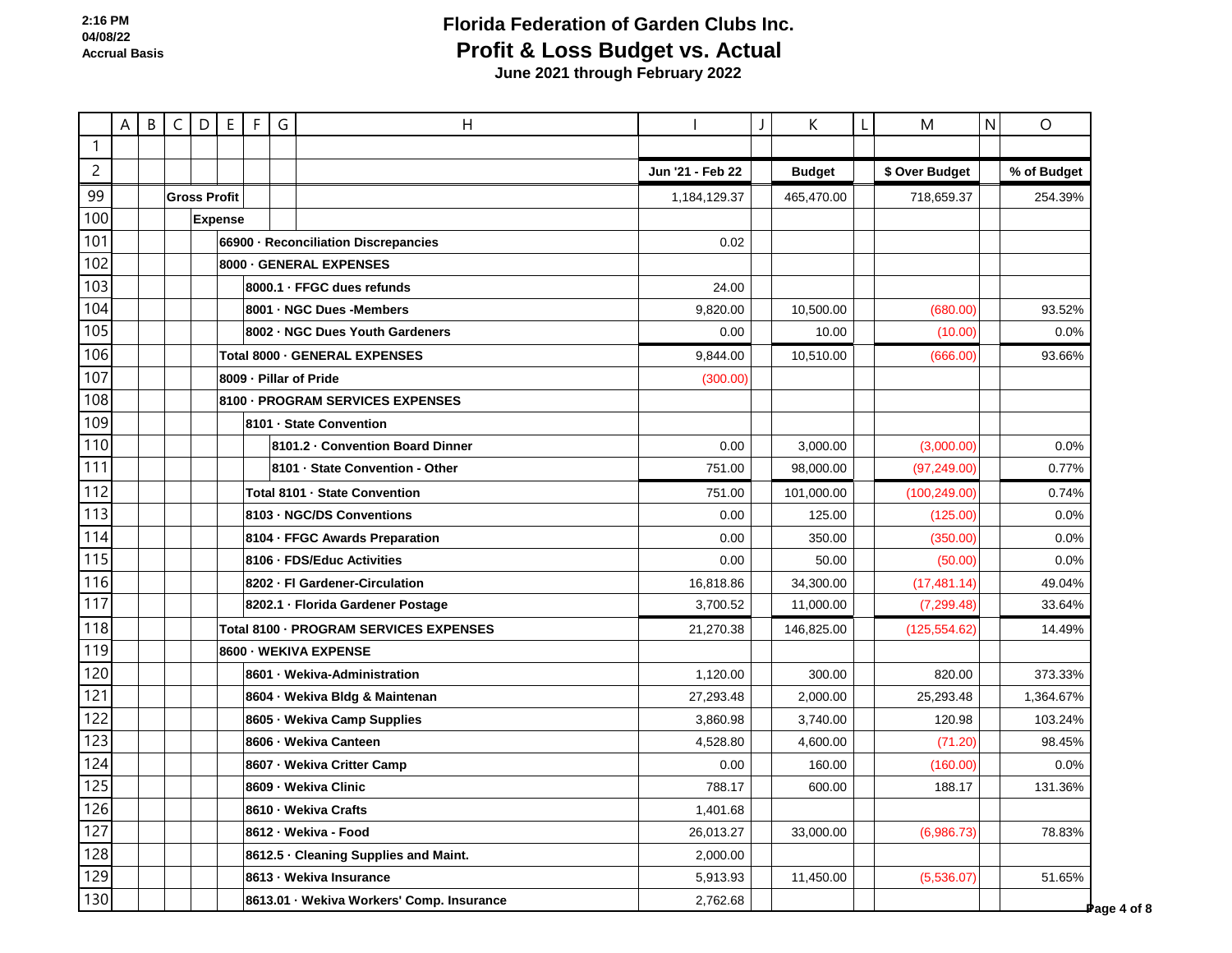|                | A | B |  | $C   D   E   F  $ | G | Η                                       |                  | J | K             | L | M              | N | O           |
|----------------|---|---|--|-------------------|---|-----------------------------------------|------------------|---|---------------|---|----------------|---|-------------|
| $\mathbf{1}$   |   |   |  |                   |   |                                         |                  |   |               |   |                |   |             |
| $\overline{c}$ |   |   |  |                   |   |                                         | Jun '21 - Feb 22 |   | <b>Budget</b> |   | \$ Over Budget |   | % of Budget |
| 131            |   |   |  |                   |   | 8614 · Wekiva Miscellaneous             |                  |   |               |   |                |   |             |
| 132            |   |   |  |                   |   | 8614.1 · fingerprinting                 | 2,641.74         |   | 4,000.00      |   | (1,358.26)     |   | 66.04%      |
| 133            |   |   |  |                   |   | 8614 · Wekiva Miscellaneous - Other     | 2,023.40         |   | 400.00        |   | 1,623.40       |   | 505.85%     |
| 134            |   |   |  |                   |   | Total 8614 - Wekiva Miscellaneous       | 4,665.14         |   | 4,400.00      |   | 265.14         |   | 106.03%     |
| 135            |   |   |  |                   |   | 8616 - Wekiva Office Exp                | 428.00           |   | 600.00        |   | (172.00)       |   | 71.33%      |
| 136            |   |   |  |                   |   | 8618 · Wekiva - Payroll Taxes           | 5,453.46         |   |               |   |                |   |             |
| 137            |   |   |  |                   |   | 8619 · Wekiva Postage                   | 210.14           |   |               |   |                |   |             |
| 138            |   |   |  |                   |   | 8620 · Wekiva Programs                  | 945.48           |   |               |   |                |   |             |
| 139            |   |   |  |                   |   | 8622 - Wekiva 7th Gr Program            | 1,169.87         |   | 560.00        |   | 609.87         |   | 208.91%     |
| 140            |   |   |  |                   |   | 8623 - Wekiva 8th Gr Program            | 628.92           |   | 864.00        |   | (235.08)       |   | 72.79%      |
| 141            |   |   |  |                   |   | 8624 · Wekiva 9th Gr Prog(LIT)          | (45.72)          |   | 9,000.00      |   | (9,045.72)     |   | (0.51%)     |
| 142            |   |   |  |                   |   | 8625 - Wekiva Wages - Staff             | 71,285.00        |   | 89,200.00     |   | (17, 915.00)   |   | 79.92%      |
| 143            |   |   |  |                   |   | 8627.1 · Wekiva Waterfront Expense      | 0.00             |   | 1,700.00      |   | (1,700.00)     |   | 0.0%        |
| 144            |   |   |  |                   |   | 8627.2 · Wekiva Website Hosting         | 87.60            |   |               |   |                |   |             |
| 145            |   |   |  |                   |   | 8628 · Wekiva Telephone & Internet      | 499.05           |   | 700.00        |   | (200.95)       |   | 71.29%      |
| 146            |   |   |  |                   |   | 8629 WYC designated donation purchas    | 0.00             |   | 5,000.00      |   | (5,000.00)     |   | 0.0%        |
| 147            |   |   |  |                   |   | 8630 - Wekiva Park Fees                 | 13,855.00        |   | 17,500.00     |   | (3,645.00)     |   | 79.17%      |
| 148            |   |   |  |                   |   | 8631 - Wekiva Nature                    | 148.36           |   |               |   |                |   |             |
| 149            |   |   |  |                   |   | 8632 - Wekiva Transportation            | 0.00             |   | 1,000.00      |   | (1,000.00)     |   | 0.0%        |
| 150            |   |   |  |                   |   | 8636 - Wekiva - Bank & CC Fees          | 2,690.35         |   |               |   |                |   |             |
| 151            |   |   |  |                   |   | 8637 - Wekiva Volunteer Training        | 350.00           |   |               |   |                |   |             |
| 152            |   |   |  |                   |   | 8638 · Wekiva Registration Expense      | 858.36           |   | 3,400.00      |   | (2,541.64)     |   | 25.25%      |
| 153            |   |   |  |                   |   | 8639 - Amer. Camp Assoc. ACA            | 1,271.00         |   | 1,250.00      |   | 21.00          |   | 101.68%     |
| 154            |   |   |  |                   |   | 8640 - Kitchen Supplies                 | 233.02           |   |               |   |                |   |             |
| 155            |   |   |  |                   |   | 8641 · Opening/Closing/set up camp      | 0.00             |   | 600.00        |   | (600.00)       |   | 0.0%        |
| 156            |   |   |  |                   |   | 8642 · Volunteers                       | 412.32           |   | 1,000.00      |   | (587.68)       |   | 41.23%      |
| 157            |   |   |  |                   |   | 8643 - ENVIRONMENT/PHOTOGRAPHY          | 0.00             |   | 500.00        |   | (500.00)       |   | 0.0%        |
| 158            |   |   |  |                   |   | Total 8600 - WEKIVA EXPENSE             | 180,828.34       |   | 193,124.00    |   | (12, 295.66)   |   | 93.63%      |
| 159            |   |   |  |                   |   | 8900 - OPERATING EXPENSES               |                  |   |               |   |                |   |             |
| 160            |   |   |  |                   |   | 8901 · BOD Meeting Hospitality          |                  |   |               |   |                |   |             |
| 161            |   |   |  |                   |   | 8901.1 · Hospitality-Other(Awds/H&E/Nom | 0.00             |   | 500.00        |   | (500.00)       |   | 0.0%        |
| 162            |   |   |  |                   |   | 8901 · BOD Meeting Hospitality - Other  | 0.00             |   | 500.00        |   | (500.00)       |   | $0.0\%$     |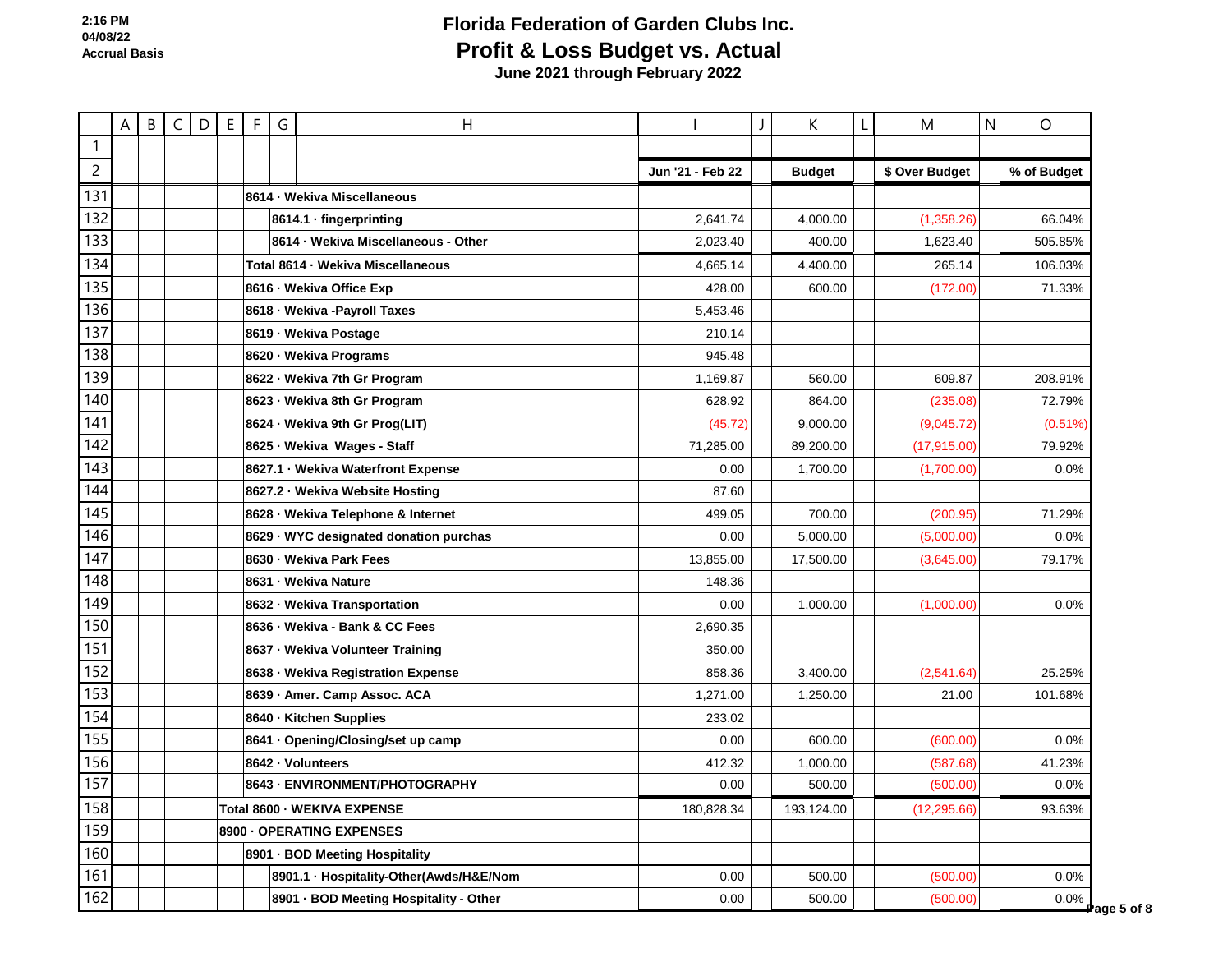|                | $\mathsf{A}$ | B C D E |  | F G | Η                                              |                  | K             | M              | N | $\circ$            |
|----------------|--------------|---------|--|-----|------------------------------------------------|------------------|---------------|----------------|---|--------------------|
| $\mathbf{1}$   |              |         |  |     |                                                |                  |               |                |   |                    |
| $\overline{2}$ |              |         |  |     |                                                | Jun '21 - Feb 22 | <b>Budget</b> | \$ Over Budget |   | % of Budget        |
| 163            |              |         |  |     | Total 8901 · BOD Meeting Hospitality           | 0.00             | 1,000.00      | (1,000.00)     |   | 0.0%               |
| 164            |              |         |  |     | 8902 · Bank Charges-General Fd                 | 0.00             | 100.00        | (100.00)       |   | 0.0%               |
| 165            |              |         |  |     | 8907 - District Mtg Tour Expenses              | 0.00             | 3,000.00      | (3,000.00)     |   | 0.0%               |
| 166            |              |         |  |     | 8911 - Gifts/Memorials/Courtesies              | 0.00             | 50.00         | (50.00)        |   | 0.0%               |
| 167            |              |         |  |     | 8915 - Floral Design Study                     | 0.00             | 50.00         | (50.00)        |   | 0.0%               |
| 168            |              |         |  |     | 8920 · Engraving/Bricks/Plaques                | 0.00             | 250.00        | (250.00)       |   | 0.0%               |
| 169            |              |         |  |     | 8921 - Insurance                               |                  |               |                |   |                    |
| 170            |              |         |  |     | 8921.1 · Workers' Compensation                 | (9.99)           | 300.00        | (309.99)       |   | (3.33%)            |
| 171            |              |         |  |     | 8921 - Insurance - Other                       | 10,509.43        | 9,300.00      | 1,209.43       |   | 113.01%            |
| 172            |              |         |  |     | Total 8921 - Insurance                         | 10,499.44        | 9,600.00      | 899.44         |   | 109.37%            |
| 173            |              |         |  |     | 8923 · Legal & Accounting                      | 2,027.50         | 40,000.00     | (37, 972.50)   |   | 5.07%              |
| 174            |              |         |  |     | 8925 - Membership Cards                        | 247.51           | 500.00        | (252.49)       |   | 49.5%              |
| 175            |              |         |  |     | 8927 - MISCELLANEOUS EXPENSES                  | 257.98           | 2,000.00      | (1,742.02)     |   | 12.9%              |
| 176            |              |         |  |     | 8929 - OFFICE SUPPLIES                         |                  |               |                |   |                    |
| 177            |              |         |  |     | 8943 - Postage                                 | 454.35           | 500.00        | (45.65)        |   | 90.87%             |
| 178            |              |         |  |     | 8945 · Printing & Stationery                   | 2,814.17         | 500.00        | 2,314.17       |   | 562.83%            |
| 179            |              |         |  |     | 8929 - OFFICE SUPPLIES - Other                 | 1,361.24         | 2,500.00      | (1, 138.76)    |   | 54.45%             |
| 180            |              |         |  |     | Total 8929 - OFFICE SUPPLIES                   | 4,629.76         | 3,500.00      | 1,129.76       |   | 132.28%            |
| 181            |              |         |  |     | 8933 - REPAIRS AND MAINTENANCE                 |                  |               |                |   |                    |
| 182            |              |         |  |     | 8933.1 · Pest Control - JC Ehrlich (H&E)       | 157.84           | 900.00        | (742.16)       |   | 17.54%             |
| 183            |              |         |  |     | 8933.3 - HVAC (H&E)                            | 1,190.24         | 2,000.00      | (809.76)       |   | 59.51%             |
| 184            |              |         |  |     | 8953 - Repairs & Maintenance - Bldg.           | 6,879.00         | 9,500.00      | (2,621.00)     |   | 72.41%             |
| 185            |              |         |  |     | 8954 · Repairs & Maintenance - Grounds         |                  |               |                |   |                    |
| 186            |              |         |  |     | 8933.4 · Security Monitoring                   | 449.99           | 540.00        | (90.01)        |   | 83.33%             |
| 187            |              |         |  |     | 8954.1 - lawncare (Grandtopia (H&E)            | 9,112.00         | 10,000.00     | (888.00)       |   | 91.12%             |
| 188            |              |         |  |     | 8954.2 · irrigation( Poole/Fuller)(H&E)        | 1,188.54         | 2,000.00      | (811.46)       |   | 59.43%             |
| 189            |              |         |  |     | 8954.3 · Q F (lawn/shrub/pest)(H&E)            | 1,020.00         | 1,200.00      | (180.00)       |   | 85.0%              |
| 190            |              |         |  |     | 8954 · Repairs & Maintenance - Grounds - Other | 5,219.02         | 4,000.00      | 1,219.02       |   | 130.48%            |
| 191            |              |         |  |     | Total 8954 · Repairs & Maintenance - Grounds   | 16,989.55        | 17,740.00     | (750.45)       |   | 95.77%             |
| 192            |              |         |  |     | 8957.2 · Color Our Garden (H&E)                | 0.00             | 500.00        | (500.00)       |   | 0.0%               |
| 193            |              |         |  |     | 8959 - Supplies - Janatorial                   | 145.42           | 300.00        | (154.58)       |   | 48.47%             |
| 194            |              |         |  |     | 8933 - REPAIRS AND MAINTENANCE - Other         | 670.00           | 0.00          | 670.00         |   | 100.0% Page 6 of 8 |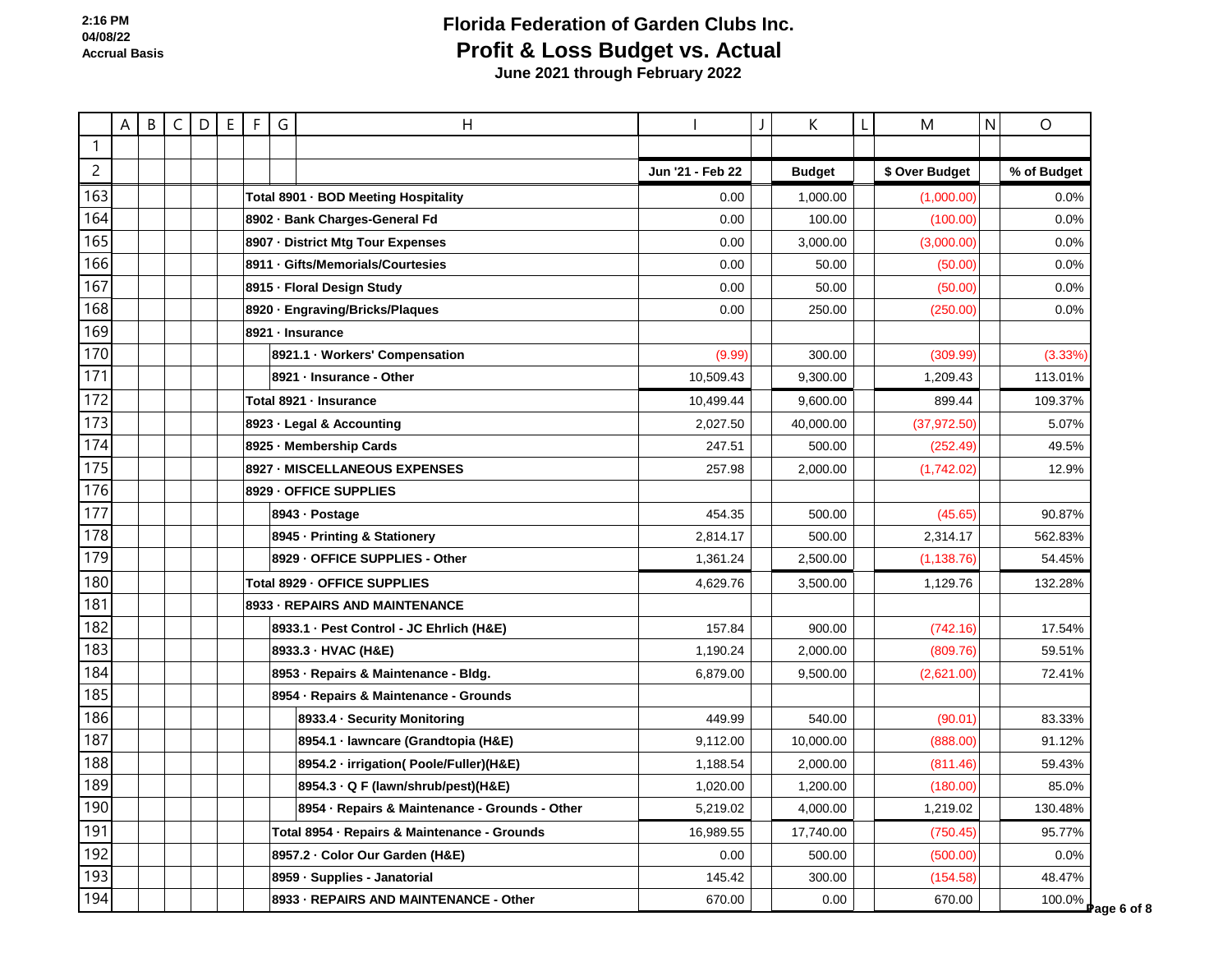1 2 3 195 A B C D E F G H H H H I J K L M N O **Jun '21 - Feb 22 Budget \$ Over Budget % of Budget** 196 197 198 199 200 201 202 203 204 205 206 207 208 209 210 211 212 213 214 215 216 217 218 219 220  $22^{\degree}$ 222 223 224 225 226 Total 8933 · REPAIRS AND MAINTENANCE 26,032.05 | | 30,940.00 | | (4,907.95) | | 84.14% **8947 · Presidents Official Exp** 56.72 7,500.00 (7,443.28) 0.76% **8964 · Licenses and taxes** 189.38 **189.38** 189.38 **189.38** 375.00 (185.62) 50.5% **8965 · Telephone/ISP** 182.8% **· Telephone/ISP** 1,005.39 **1,005.39** 1,005.39 18965 · Telephone/ISP **8966 · Utilities (H&E)** 8,741.92 13,200.00 (4,458.08) 66.23% **8969 · Vice-Presidents Exp 8969.1 · First VP** 254.75 | | 1,600.00 | | (1,345.25)| | 15.92% **8969.2 · Second VP** 0.0% **1,600.00 1,600.00 1,600.00 1,600.00 1,600.00 1,600.00 1,600.00 1,600.00 1,600.00 1,600.00 1,600.00 1,600.00 1,600.00 1,600.00 1,600.00 1,600.00 1,600.00 1,600.00 8969.3 · Third VP** 0.00 | | 1,600.00 | | (1,600.00) | | 0.0% **Total 8969 · Vice-Presidents Exp** 254.75 | 4,800.00 | 4,545.25 | 4,545.25 | 5.31% **8971 · WAYS AND MEANS 8951.1 · Credit Card Fees** 436.01 100.00 336.01 436.01% **8971 · WAYS AND MEANS - Other** 0.00 500.00 (500.00) 0.0% **Total 8971 · WAYS AND MEANS** 436.01 | | 600.00 | | (163.99) | | 72.67% **8973 · Web Site/ Membership Software \begin{array}{|c|c|c|c|c|c|c|c|} \hline \textbf{8973} & \textbf{0.00} & \textbf{0.2,380.00} & \textbf{0.00} & \textbf{0.0\%} & \textbf{0.0\%} & \textbf{0.0\%} & \textbf{0.00\%} & \textbf{0.00\%} & \textbf{0.00\%} & \textbf{0.00\%} & \textbf{0.00\%} & \textbf{0.00\%} & \textbf{0. 8974 · Donor NGC & DS Awards** 0.00 500.00 (500.00) 0.0% **8975 · NGC & DS Award Preparation 18975 · NGC & DS Award Preparation 18975 · NGC & DS Award Preparation 18975 · 1898 8977 · FFGC Promotion 0.00 | | 2.500.00 | | (2.500.00) | | 0.0% 9100 · SALARIES 8909 · Payroll 17,798.76 31,000.00 (13,201.24) 57.42% 8963 · Payroll Taxes** 1,401.25 2,375.00 (973.75) 59.0% **Total 9100 · SALARIES** 19,200.01 33,375.00 57.53% **Total 8900 · OPERATING EXPENSES** TOTAL TOTAL TOTAL TOTAL TOTAL TOTAL TOTAL TOTAL TOTAL TOTAL TOTAL TOTAL TOTAL TO **8957 · CONTRIBUTION EXPENSES 8914 · FFGC Scholarships** 25,500.00 **8957.3 · Penny Pines** 3,332.00 **Total 8957 · CONTRIBUTION EXPENSES** 28,832.00 **8958 · H & E Miscellaneous** 1,505.74 **8974.1 · NGC/DS Program Ads 200.00 9000 · SPECIAL PROJECTS EXPENSES 9004 · Convention Awards** (75.00) 7,000.00 (7,075.00) (1.07%) **9019 · SEEK Youth 12,810.68** 12,000.00 810.68 106.76% **P**age 7 of 8